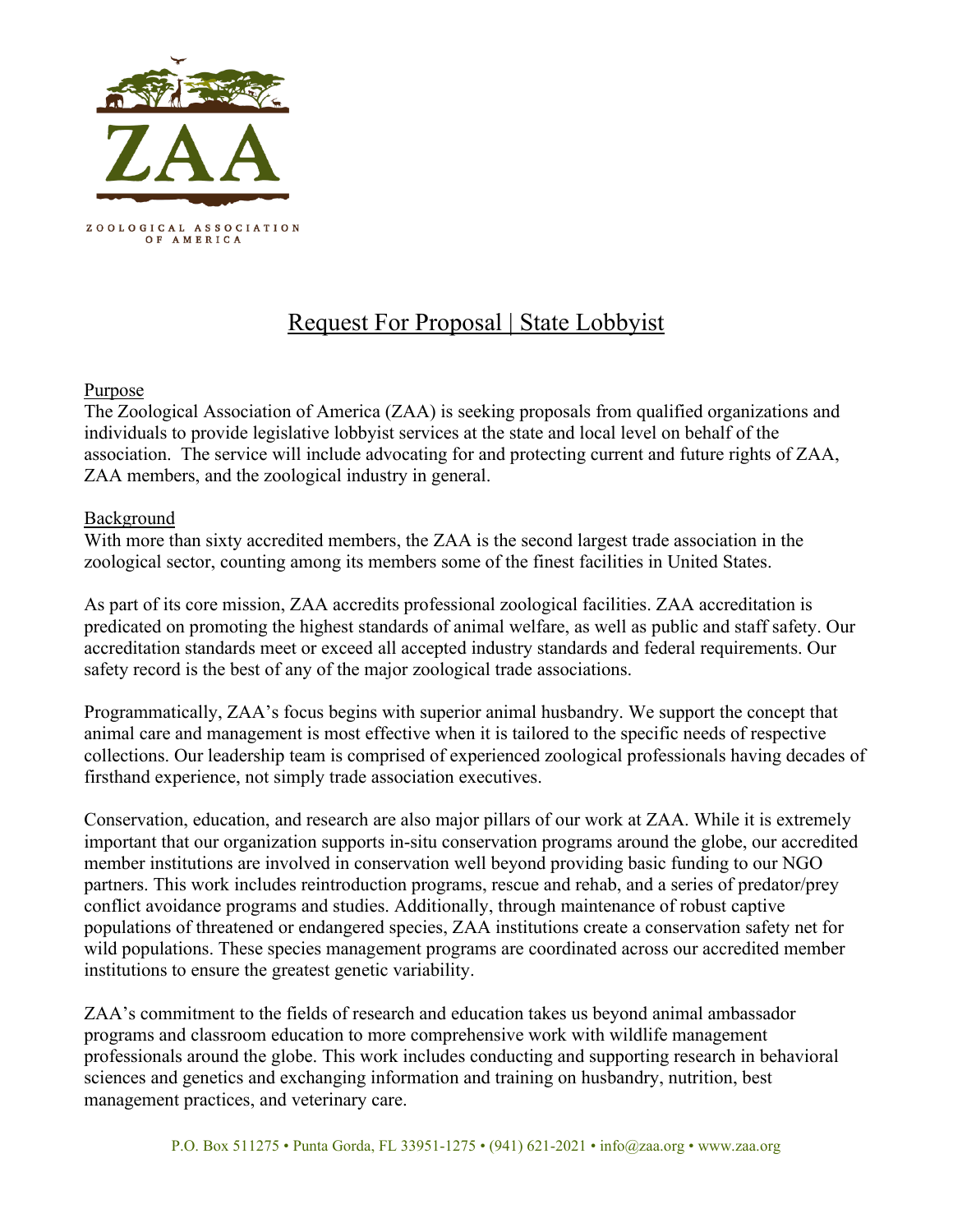## Services required

## Lobbying

- Represent ZAA's interests in state and local legislatures
- Promote the ZAA brand at the state and local level
- Direct lobbying of state and local legislatures, where appropriate
- Direct lobbying of state and local agencies and departments, where appropriate
- Testify and lobby before legislatures, governor, departments, and/or agencies, as necessary on behalf of ZAA
- Maintain compliance with all state lobbying rules and registrations.
- Inform ZAA about state registering requirements for principals

## Education

- Educate state and local legislatures and their staffs on policy
- Represent ZAA's interests in relevant state and local agencies, interface with state and local officials to promote appropriate engagement with ZAA leadership and the membership
- Promote the ZAA brand to relevant state and local agencies and respective governors' offices
- Educate relevant state and local agencies and governors

## Counsel

- Interface with ZAA Executive Director and provide counsel regarding state and local issues
- Provide counsel to ZAA regarding state and local policy
- Work with ZAA leadership to aid in drafting administrative comments
- Work with ZAA leadership to aid in drafting state and local level correspondence
- Develop strategies to leverage ZAA individual members and help them engage in advocacy
- Assist in the development and implementation of ZAA's legislative agenda

#### Additional Services

- Identify, track, and report on legislation, legislative proposals, and agency policies and regulations that may affect ZAA and/or its members. Keep a spreadsheet current on the status of legislation, ordinances, and agency policies.
- Report activities a minimum of the following:
	- o Telephone or weekly updates on pending issues as they arise
	- o Brief monthly written status report
- Assist in the development of relationships with key legislators, regulatory agencies, and local governments.
- Leverage personal relationships with state and local level elected officials and members of relevant state and local agencies.

#### Term of Agreement

The agreement will run for a period of one year, beginning January 1, and may be renewed on an annual basis going forward.

#### Proposal Submission and Deadline

Please submit your proposal to info@zaa.org no later than 5:00 pm on August 31, 2022.

At a minimum, qualification submittals should include: